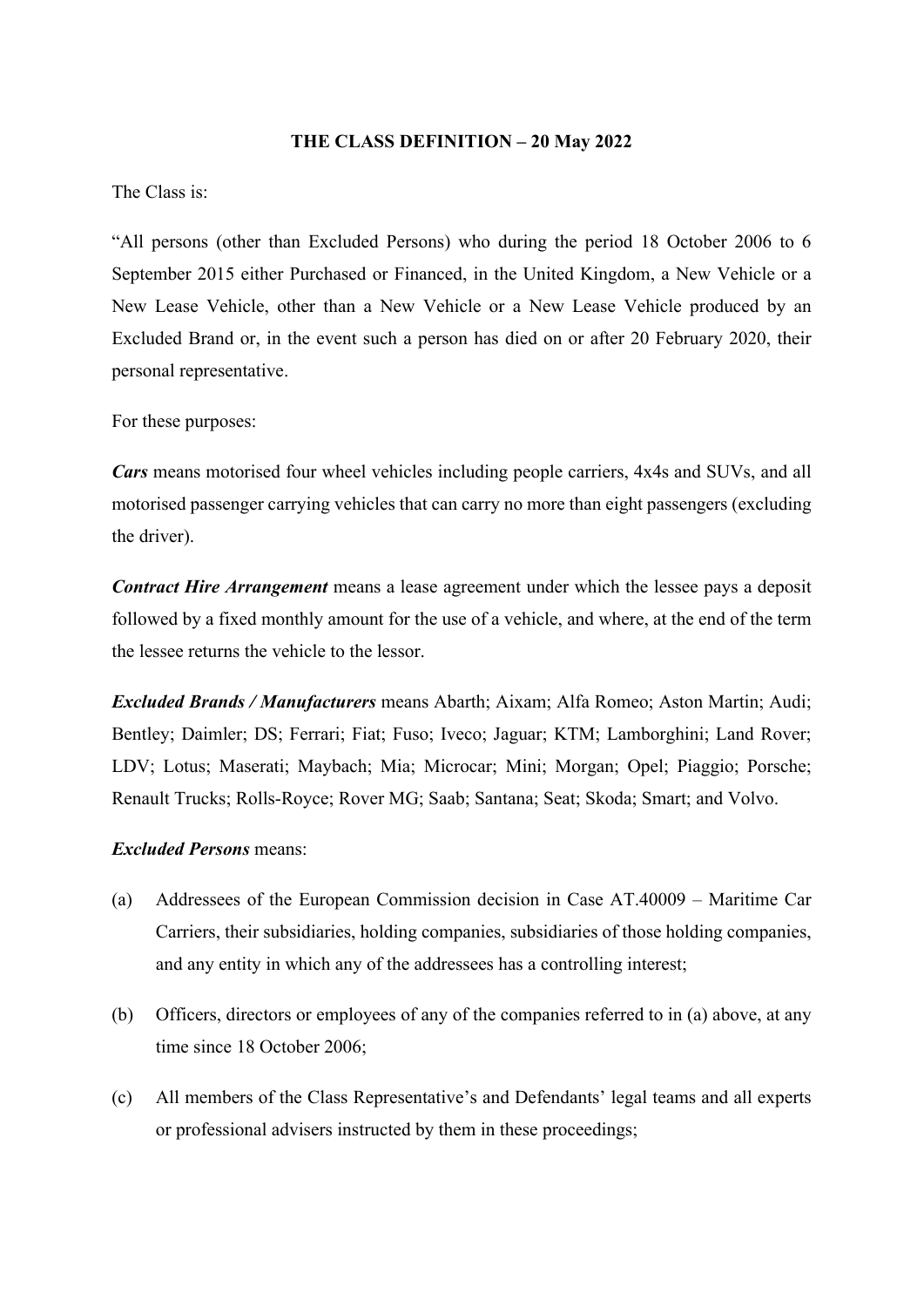- (d) All members of the Tribunal panel assigned to these proceedings and any judge hearing any appeal in these proceedings;
- (e) Any legal person that is recorded as dissolved on the register of companies kept by Companies House; and
- (f) Any natural person who died before 20 February 2020.

*First Registered Keeper* means the Person recorded as such on the V5C Registration Form issued by the Driver Vehicle Licensing Agency in respect of a given vehicle.

*Hire Purchase Arrangement* means a loan for the full cost of a vehicle, repaid by way of a deposit and then fixed monthly payments over an agreed time period, at the end of which the purchaser becomes the legal owner of the vehicle.

*Light and Medium Commercial Vehicles* means motorised four wheel vehicles constructed for transporting goods with a gross weight of less than six tonnes.

*New Lease Vehicle* means all Cars and Light and Medium Commercial Vehicles under a Contract Hire Arrangement by the First Registered Keeper (the lessor) to a lessee.

*New Vehicle* means all Cars and Light and Medium Commercial Vehicles of which the purchaser, or a Related Third Party, was the First Registered Keeper.

*Personal Contract Purchase (or PCP) Arrangement* means a loan for the difference between the price of a new vehicle and its predicted value at the end of the loan agreement where, at the end of the loan term, the purchaser can choose to: (i) trade the vehicle in; (ii) return the vehicle to the seller and make no further payment; or (iii) pay a final payment corresponding to the resale price of the vehicle and keep it.

*Personal Representative* means the executor or administrator of an estate.

*Persons* means all persons, whether legal or natural.

# *Purchased or Financed in the United Kingdom* means:

(a) purchased a New Vehicle outright that was first registered in the United Kingdom with the Driver and Vehicle Licensing Agency as a new vehicle, save where such purchase was made for the purposes of providing vehicle finance services;